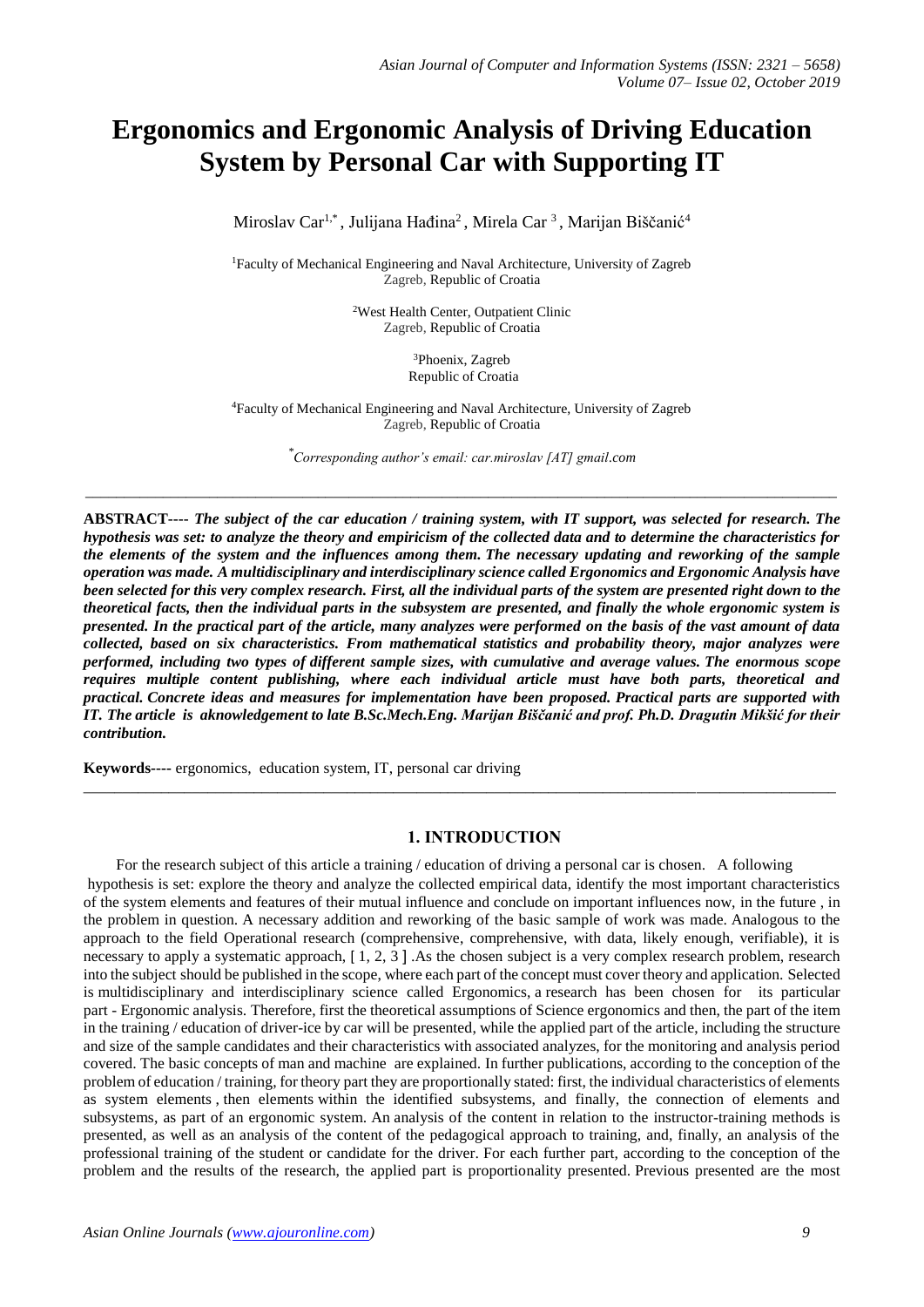important conclusions of the research conducted, as well as conclusions-instructions, that can be used in general to improve the system of training rides. Of course, the presentation contains a list of sources and references from which the data were used.

## **2. THEORETICAL SETTINGS OF ERGONOMICS , THE CHARACTERISTICS OF HUMAN AND SYSTEM DRIVER'S EDUCATION**

**About the concept of ergonomics.** It contains a compound word of two words: greek word **ergon** = work, act and work, and greek word **nomos** = decision, order, justice and law. Ergonomics is a scientific discipline, research that focuses on the interaction between man and technical systems, and which is based on the sciences of man, especially physiology, psychology and anthropology, and, in contrast, physics and engineering. The analysis of ergonomics ranges between defining it as a cross section of individual sciences (with the existence of the term Greek, Phenomenon, missing the opposite term Greek, Noumenon) and an experiential or non-scientific approach with the term technology. Ergonomics includes a series of studies that aim at organizing work in the study of the function of a human work with the aim of optimization. The concept of organization differs from author to author, so for some ergonomics is research that enables, for better effect, the organization of work and the adaptation of machines and the natural environment to man or work, and for others ergonomics is a general concept that implies the scientific organization of work or psychology, or physiology, or occupational hygiene, [2, 4, 5, 6, 7, 8, 9].

**Ergonomics.** Today **, it is** absolutely considered a multidisciplinary science, while it is relatively considered an interdisciplinary part of the **science about work** . Simplified, work science deals with the disassembly and design of work systems and work resources, and a man is in the group and individual dynamics of that system. Labor science seeks, on the basis of scientific knowledge, to improve and facilitate the life of man in industry. The system of work science is accounting for: people, machines, the way of organization, with the interaction of man, machine and work environment (workplace). Therefore, the erroneous identification of ergonomics and work science is also a misconception: the difference is that ergonomics must be viewed in principle, from the point of view of its practical dimension, that is, as a technology, which makes it a theoretical field narrower than work science. The task of ergonomics is to harmonize parts of the system with the help of the following components of occupational science: anthropometry, work physiology, work psychology, work sociology, work technology, work pedagogy, work organization. Now, using the above components , which serve ergonomics that with their help serve engineer at solving specific tasks in the life and work in the industry, and can further confirm the relationship of ergonomics and science work using the criteria of a degree of generality. The criteria of individual parts defines the term so that in principle the degree of generality determines the science of work, while the breakdown of degree of generality determines ergonomics.

In the modern way of organizing production, it is absolutely certain that much attention must be paid to the humanworkplace-environment system. Finding good solutions to existing problems would make a big contribution to reducing wasted time, making better use of working time, reducing operating costs, and improving business success. It is even more important that the correct solution of these problems and relationships in this system contributes to humanizing the work of man so that he can feel better and can develop all his abilities without hindrance. The optimal solution to the humanworkplace-environment relationship, in which work and working conditions must be adapted to man, requires the following elements to be taken into account and then harmonized with each work design: technology (what, how, and with what material), technique (machine or workplace, tool, gadget, performance device), ergonomics (man, his abilities and capabilities and limits of making claims, without harming his health and his satisfaction) and organization of work (connecting the previous elements to the system, with interactions). There are several definitions of ergonomics, and in the aforementioned research, the following was developed: "Ergonomics is a scientific field in which a multidisciplinary approach (exploring the effects of technology, technique and environment on humans) and an interdisciplinary approach to the adoption and application of ergonomic principles seeks to harmonize relationships in the human-workplace system. - environment, for the purpose of more humanized and better and more successful work. " An important difference between this and the previous other definitions is the introduction of a multidisciplinary approach to human action and the interdisciplinary application of principles. In doing so, for a person's successful work and humanization of work, it is necessary to: thoroughly know the person and his / her capabilities in performing the work; design the workplace or machine according his capabilities; ensure normal working conditions and prevent their harmful effects on human being.

**Strategic goals of ergonomics.** They show that the work, especially industrial work, is even considered exclusively the anthropological provision of the man, although often unpleasant, more exacting, and unhealthy. Given the fact that the work is often not the sole independent choice of the man (or not at all his choice, but was imposed), it is obvious that work is not only an anthropological provision of the man, but can also be a mere means (survival), with the necessary consequence of alienation from work.

Ch Argyris pointed to a fundamental discrepancy between human nature and the formal organization of industrial enterprise. The discrepancy occurs in the following four levels, at: impersonal rational level, strict division of labor, centralized management, unified management, [ 10 ] .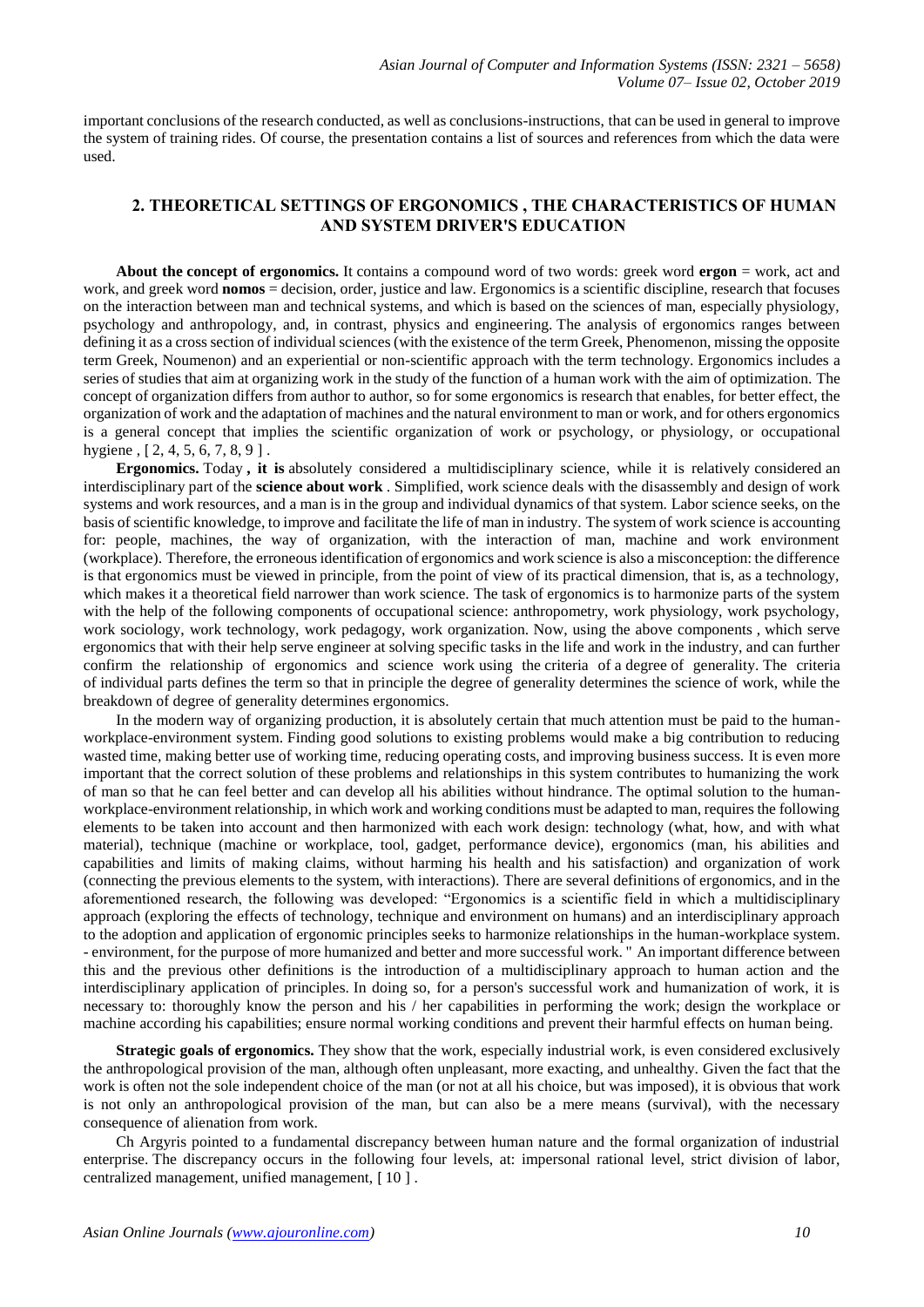Mr. Strauss thinks otherwise : the pursuit of raising levels is unequally distributed, so the pursuit of actualization / achievement requires engagement, and the pursuit of aspiration / achievement of something requires something that is not certain. Many do not want such uncertainty, the opportunities are right for them and they do not resist not because they have no choice but because they are raised that way,  $[11]$ .

E. Schein is critical of both previous views, because he believes that they are extreme, one-dimensional and exclusive (either human is being of actualization / realization or not ), that is, man is a much more complex and multidimensional flexible being, while workplace and work system has its own characteristics that in turn affect the characteristics of the man , [ 12 ] .

**The systems, which ergonomics deals with.** They contain the interaction of man, machine and environment, and are characterized by the degree of human versus machine control. The human-machine-environment system is an interdependent relationship that aims to purposefully convert an input to a desired output, within the given (restricted) environment. Known interaction can be simplified to be classified into the following types: manual / manual system, flexibly operated machine by operator; a mechanical system, inflexibly controlled by the operator; automatic system, simple, programmable and adaptive. Along with the aforementioned depersonalization, formalization and disintellectualisation of work and many poor ergonomic solutions, several other phenomena and problems present themselves.

With the help of **multiple types of ergonomics** with associated characteristics, in rational behavior, it is possible to design work systems with two goals: to design a new work system with a proper purpose: to rationalize the existing system with defects in purpose. Types of ergonomics and associated features are: **conceptual** ergonomics represents a common way of creating ergonomic measures in the beginning of work system construction , and that is in two areas , in the area of humanity and in the economy; **systematic ergonomics** must take into account the harmonization of human and machine functions in the overall man-machine-environment system (man must not be overloaded or underloaded) in the production system; **corrective** ergonomics usually occurs in a later period of creation or use of a work system; **software** ergonomics (cognitive ergonomics, communication ergonomics, software psychology, organizational ergonomics) is a part of the science of work that deals with the direct or indirect action of software products in a human-machine work system; h**ardware** ergonomics, unlike software ergonomics, in the narrow sense of the word "classic" and does not deal with the contents, but with the technical and physical components of the computer system.

**The abilities and limitations of a human .** It is good to know them, as well as the machine's abilities, to solve everyday and work problems. Features of the man would be the following: a man in his "input" receives stimuli from the environment and should , for a number of restrictions, his perceptual skills would be limited approximately to the sound frequency between 20 and 20,000 Hz (20 kHz), visual stimuli are in the range of wave lengths from 6 to 10 on the exponential meters of the electromagnetic spectrum, while the time of sensing input does not appear to be faster than 10 consecutive units per second; man also has his "output", so he is a transmitter of information to another person and equipment in the system and other parts of the interactive system. He does this in different ways, by sound / voice or tactile/touching, light signal, etc. Unlike the "inputs" of information from the recipient of information, the "outputs" of information are much slower, which is a consequence of motor responses. Under balanced conditions, the output of musical instruments is limited to 25 bits (6 to 7 notes per second), up to a maximum of 40 bits. For typical tasks, this amounts to about 2 bits per second; man is also a controlling "mechanism", but his value functions in some control system are dependent on the human requirement. The example of comparing manual and pilots using autopilot clearly indicates the important characteristics of both situations, with the notion of an "active operator" playing an important role; man is also a being of motor reactions, so he can act in various ways, influence the shaping of useful movements in the work, but also the elimination of those which are useless; the importance of the great sensory capacity of a person is informed by examples of sensations of sight and hearing. The example of sight sensation suggests that about 90% of information is obtained by sight, so vision is considered one of the most important senses. Under normal lighting conditions, it can differentiate colors, shape and space. The perception, formed by the eye as a visible organ, is the result of the action of electromagnetic radiation at the appropriate range in nm, which makes a certain color. Visual acuity is significant, with visual acuity being the ability to detect and discriminate visually in the field of vision. Under ideal conditions, the eye can perceive an object measuring approximately 1.5 mm from a distance of 5 meters. The example of hearing sensation indicates that 1 \* 10 energy at exp  $-17$  W is sufficient for the appearance of auditory sensation. The loudest sound, heard without pain, contains about 10 billion times more energy. Otherwise, the ear, as the auditory sensory organ of a person, observes tones that range in the frequency range between 16 and 20 000 Hz (20 kHz), while the voice range is in the range from 1 000 to 4 000 Hz (1 to 4 kHz); There are three types of memory in humans: sensory, short-term and long-term. A man has a good and long-lasting memory for principled information, but it is poor for most sensory information, especially for hearing. Comparison of human and computational characteristics shows that the person recalls more slowly than computers, but therefore has the ability to "recall" generalizing patterns. Man is a relatively weak numerical computer, but unlike a computer, a man is capable of deduction but also of solving problems by logical induction; a man is very flexible and very efficient in various jobs, with the assumption that his limitations are not neglected. Because of these characteristics, a man also does those jobs for which the machine / computer is incapable, [ 13, 14 ] .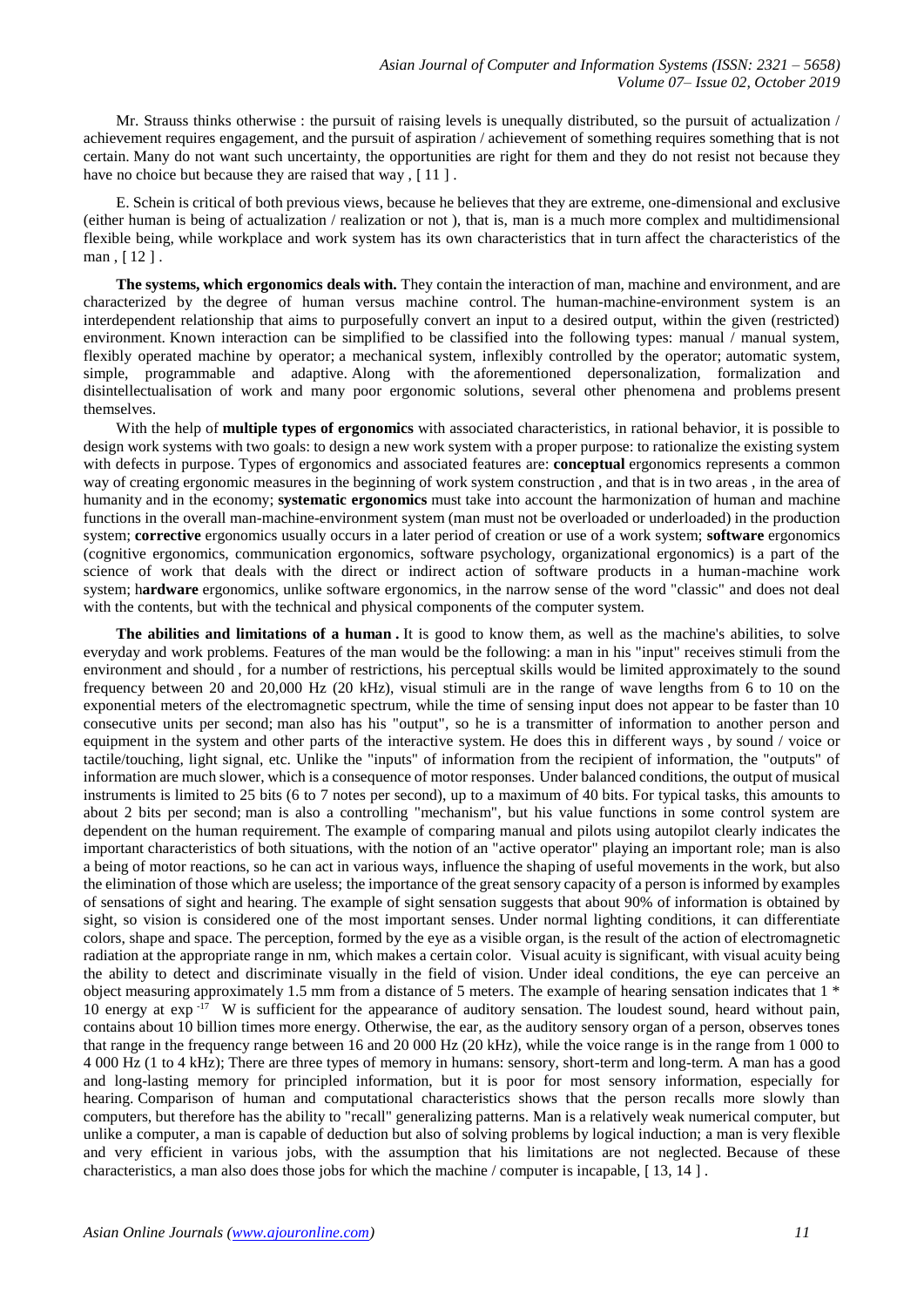**Ergonomics - other fields and branches of research and principles** . Research beginnings of ergonomics and ergonomic design methodology of various supplies (tools , equipment, etc.) with various purpose and function in mechanical production can be considered (also) a research by Frank B. Gilbreth and his wife, Ph.D. Lillian Gilbreth by designing studies of (micro- or elemental ) movements, developing a classification and systematization of 18 movements (therblig- an anagram of the surname Gilbreth), and developing a set of rules of the motion economy. A scientist, researcher and teacher at UCLA, Los Angeles, USA, R. Barnes developed the classification and systematization of 22 principles of economy of movement or principles into 3 groups , [ 15, 16 ] :

- I 1) the use of the human body (8 principles),
- II 1) workplace arrangements (8 principles), and
- III 1) Design of tools and equipment (6 principles)

(22 principles in total).

(also, latin number 1) indicates the first type of principle).

**Ergonomic research and ergonomic principles.** Taking into account that in practice, in the production, it still exists (except for transport tapes, transfer lines, etc.) a large number of individual jobs, and only manual and machine-manual (those with less labor and workers with a much higher proportion of machine work, up to those with a very high proportion of workers' work and a much smaller proportion of machine work), their characteristics can be determined to a great extent. To this end, it was reported in the period 1981-1985 in Croatia, that a scientific study was conducted with the theme Humanization of the work-place (Application of ergonomic principles in the formation of the work-place), the purpose of the research as reported was: to determine the state of application of ergonomic principles in workplaces in production; identify new, and complement existing, data for future ergonomic databases; apply established data on ergonomic principles in the design and creation of new machines, tools and devices, with the creation of new work places and at improving and upgrading existing, and that in any production process. In addition to multidisciplinary effects, interdisciplinary application in individual fields and branches of work is also important (for example, in the Labor Study, ie in rationalization and measurement of working time, in the design of technological processes and elsewhere).

The results of ergonomic principles from known essential researches conducted in the period 1981 to 1985 were published, whose were checking existing and substantial replenishment of the new (at the same time, latin number 2 indicates other types of principles), 17). Resulting ergonomic principles are classified in the following five groups:

- I 2) ergonomic principles in design work jobs machines and tools (23 principles)
- II 2) ergonomic principles in designing work in the workplace (15 principles)
- III 2) ergonomic principles indetermining (8 principles)
- IV 2) ergonomic principles in material and tool handling ( 8 principles)
- V 2) ergonomic principles in shaping the environment in which the work takes place (19 principles).

(73 principles in total)

The comparison shows a simple comparison of Barnes principles and newly established and published ergonomic principles , among others :

- Barnes Principles consist of 3 groups with a total of 22 individual principles, and new 5 groups with a total of 73 individual principles, or 2 groups or almost 3.5 times more individual principles,

- 3 new sets of principles have been added to the new classification with around 37 new individual principles, which is almost double the number of individual principles compared to the previous 2 groups.

**Ergonomic research in the Republic of Croatia, former Yugoslavia.** Survey data obtained by objective discussions with records gathered in 7 working organizations in the Republic of Croatia, on a sample of 208 work places and workers, of which 161 were men and 47 women. To carry out the research on ergonomic principles in production, the appropriate questionnaire was made (eng., Ergonomic check-list). The recording was analyzed by a computer program. The analyzed data are sorted in 18 ergonomic characteristics (especially for men and especially for women, and the numerical results is a descriptive statement) where some features have up to 4 sub-questions, but most ordinary features had 5 to 10 subquestions. For example, presented are only a few groups of question and related sub-questions with the overall results for them (without division into male M and female F). **Questions** for the  $1<sup>st</sup>$  group are: 1.1. Is he satisfied with the work? 1.2. How he feel about the work? 1.3. Does he do the same job all the time? **Answer** : Contains questions that determine the type of workplace and work. The questions related to the feeling of satisfaction at work, so that showed that 75% of people were satisfied with the work, 9.6% were dissatisfied and 15.4% were undetermined. The problem of the dissatisfied and the undetermined ones is psycho-social, so in this part research should be deepened, which is confirmed by the fact that only 50.5% of people feel comfortable at work. A problem that sociologists and psychologists should also investigate is the correlation between (in) job satisfaction and permanence or job change, since it reads from the data that about 50% of people are satisfied with doing the **same job all the time**, but also about 50% are satisfied with constantly **changing jobs** during work shifts. **Question 5** groups are: 5.1. Is the work iperformed either mechanically or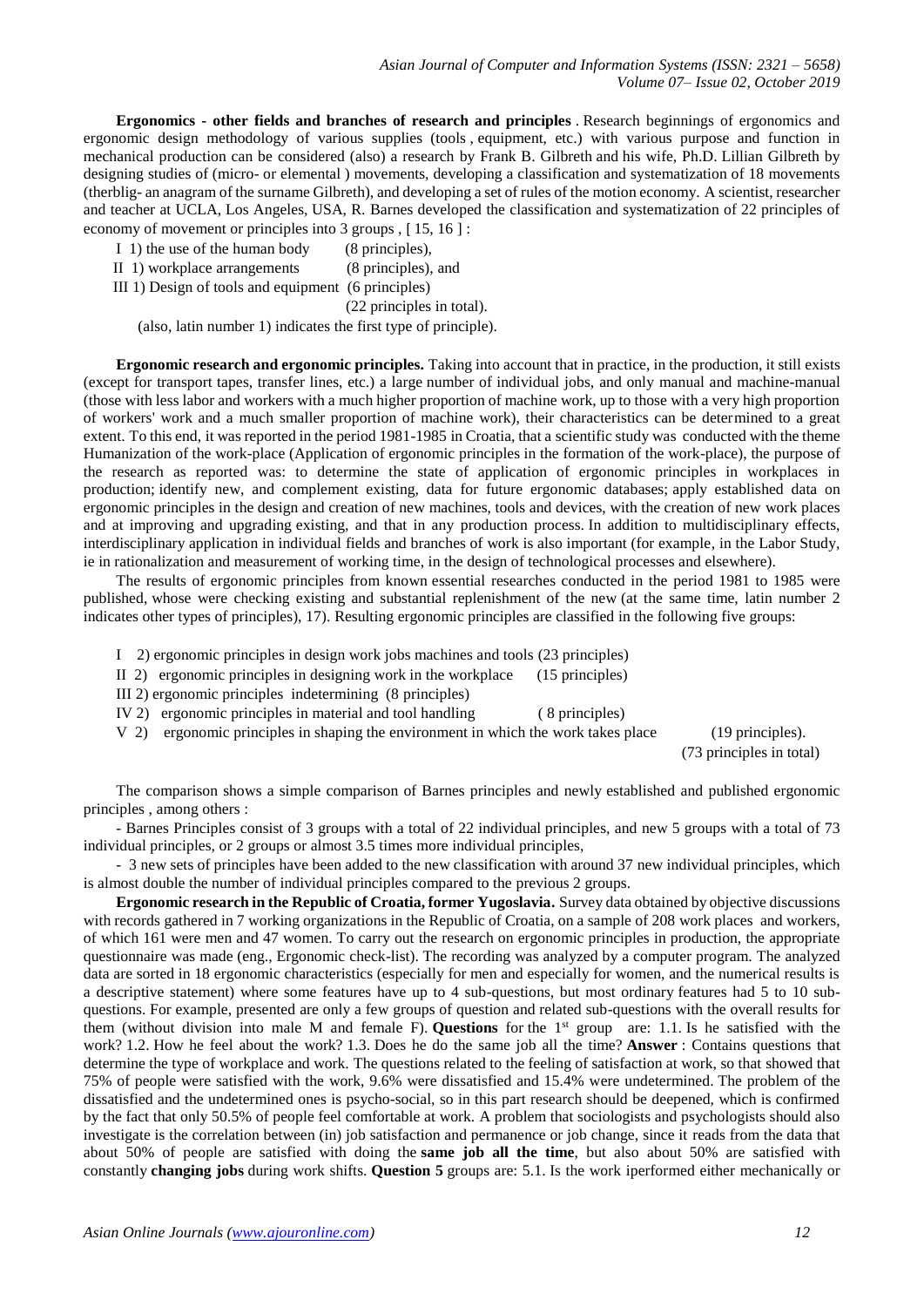manually? 5.2. What is the workplace like? **Answer** : The most frequent (40%) work is done in a classic workplace, and in 22.1% the situation is on a semi-automatic machine, with the most frequent (41.7%) being machine-manual work and then only (14.9% ) machine work. Considering 25.5% of manual labor and 41.7% of machine-manual labor, it is concluded that in 67.2% of situations, man is a basic element in performing work, since ergonomic principles are known to him, those should be applied only, which should lead to easier work for workers, more satisfied workers, and then should increase labor productivity and more humane work. **Questions 11** . the groups are: 11.1. Does he use instruments in his work? 11.2. Can the instruments be well read? 11.3. What is the reach? 11.4. Are the important startup devices specifically marked? 11.5. Is the control signaling device easy to read? **Answer**: Contains questions designed to determine the rational use of instruments and devices. 62.9% of performers use instruments. and since 37.5% of contractors do not use instruments, this is satisfactory. It is also satisfying that in 62.9% of contractors, the control signaling devices are located so that they can be easily read. In contrast, 37.5% of contractors are out of reach and in only 66.9% of contractors the essential startup and control devices are specially marked.

In addition to work [ 17 ] , a valuable contribution to the research was given in the paper, where an ergonomic coefficient Ker, instead of Kn\*Ko, was defined and calculated for determining additional time in automated production, [ 18 ] .

**Description of driving education system.** A human who wants to learn how to drive and take the exam: must first enroll in an officially registered driving school; in the first phase of training, the candidate must listen to the pedagogically presented theoretical parts of the traffic area (including the Transport Act) and the basic theoretical and practical details of the first aid in traffic, therefore become acquainted with "all the letters of the Law" and pass the first, theoretical, part of training; then perform the second, practical part of the training, where the man / candidate is introduced to the vehicle and operates it independently, under the control of instructor in traffic; when he has mastered the second phase as well, he is ready to take the driving test and pass it immediately, that is, after the practical driving and retaking (not a common occurrence), and not pass it (a rare occurrence). The instructor teaches candidates or future driver "first steps" (according to the law responsible for a candidate ), and the two aspects: first, he teaches the "driving culture and behavior" or correctional function, and, secondly, teaches him the skills and habits of mastering driving, that is, carrying out an educational function. It is important to train the candidate to learn correctly their "first driving steps", because they are later more difficult, or very difficult to correct. It is best to initially candidates are being led by just one instructor and that only he / she raise and educates the candidate. Job of the instructor is hard and responsible, he must follow all movements of the candidates and predict possible errors, otherwise it can result in great defects and damage. At the same time,the instructor has to let the candidate drive on their own because otherwise there would be no expected benefits and training would not make sense. Instructor "carries the head in a bag," requires a very large concentration and attention, experience, patience and pedagogical approach to the candidate.

**Instructor and methods of education / training rides:** The process of professional education requires activity, awareness, focus on the purpose and creativity, and of students, or candidates , and of the teacher , or instructor. For this training, there are the following special professional methods: 1) self-education is at the same time an organizational form and a method of teaching in work, psychologically based on imitation and trial and error, that is, the method of one's own skin. The roots originate historically from the original man, but even today it is a compulsory and important part of every other form of professional, especially individual; 2), the oldest and most widespread method of in-service training, almost as old as the first method, is the method in question. It is used when students are immediately presented with the task of performing the complete driving activity, and this is at the same time the first sub- method of the second method 2): it can also be performed by processing the quality of execution of certain operations, and therefore it can be performed by means of the second sub-method, on special teaching devices, also known as the training apparatus. Psychological benefits of the method 2) are: reality, concreteness and concretized results, interest in students for result of the work, the existence of clarity. The psychological deficiencies methods are: the execution of a series of already well-learned activities in order to perform new actions (uneconomy), poor habits flexibility, often rapidly declining interest because of the monotony of work, the passivity of students, etc .. From a higher principle of education, one would research process and the legality of work in training. Based on the appropriate tests, a procedure must be set: first, the operation must be performed at a comfortable pace, then at a rapid pace, and at the optimum pace achieved, it approaches the maximum pace at which it continues. The analogy for driving expressions shows the following procedure: it starts at an optimum pace (polygon; duration depends on driver performance), continues at a faster pace in sparse city traffic and finally drives at maximum pace in dense city traffic. The pedagogical approach to practicing includes the fact that the instructor transmitted to candidates their knowledge, skills and habits, and this is achieved by practicing driving. One of the more important purposes is to achieve highly automated movements that become habitual.

**The main psychological elements of driving education. These** are **:** movement and habits , attention, among the various properties of the term attention are: the intensity of attention and the concentration of attention, stability of attention, distribution of attention and speed shift attention to other subjects. Also, one's own attention span is important, since, as in the previous section, the data and literature were mostly presented. In this part the content distribution and switching of attention are presented, as parts of the structure of psychological components, used data from our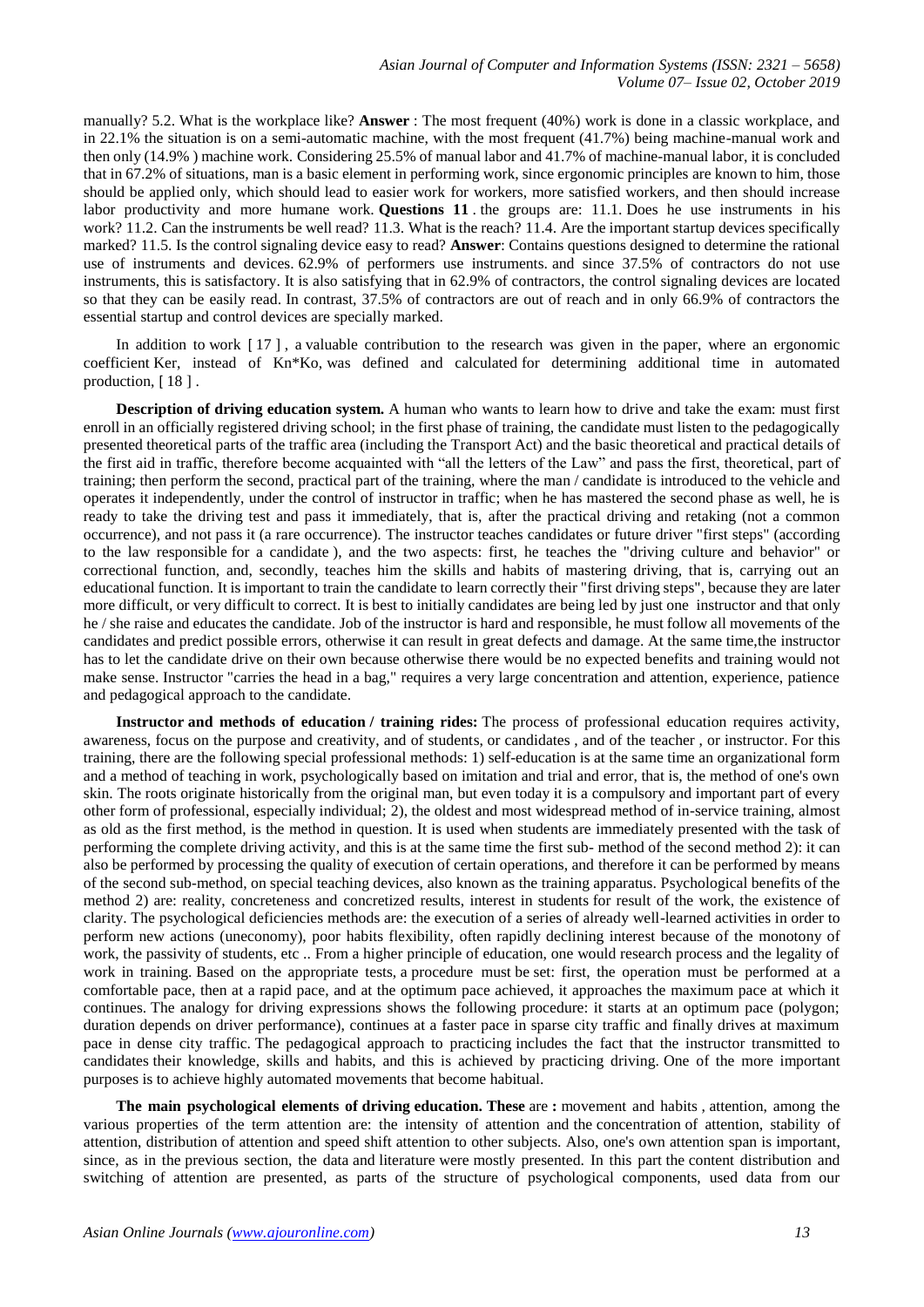own research instructor M.Biščanić . The above mentioned has an important role in switching element of attention, and the element called professional care forming. Of particular importance is the notion of opinion.

**Planning your driving activity.** A possibility of planning activities is always associated with certain professional experience, because every prediction, as well as a separation from a concrete situation, is possible after overcoming actions sufficiently in practice. Activity planning must be learned. So it is important for a instructor to plan an activity in a driving training class. Before departure, he must determine a teaching unit for the next "lesson" in his mind determine the direction of travel, and lead the driving candidates in certain situations in order to meet the planned school plan contents. It is very important in what kind of mood the candidate is (tired of the hard physical or mental work, thinking prevalently about his personal problems?, etc.), but he can not sufficiently or at all even pay attention to the lessons? The same goes for the instructor. For good and quality reach teaching, and for the educational hour to be justified, both listed participants need to be well rested, calm, focused, and careful.

**Professional training of the person / candidate driving.** Candidate education is a planned organized activity of some pedagogues and students aimed at mastering professional knowledge, skills and habits, which correspond to the modern level of technical, ie traffic. It encompasses the versatile development of his psychic and physical abilities. When a person encounters a form of work activity that is new to him and he is just beginning to learn, he does not yet have the necessary habits. In the process of training, a person's personality changes, his / her occupations, ideals, the goals of his / her activity as a whole, as well as the goals of individual actions, change. The complex development of habits, which are related to appropriate knowledge and specific skills, are the basis for acquiring professional qualifications. Habits, through automation in the training process, go through a series of stages on which the habit scheme is based. Such a scheme applies to working motor habits, but to a very large extent can be applied to the sensory habits, and to some extent on the mental habits. For work-related motor habits, a 3-stage habit development scheme can be applied: the first stage consists of studying the individual elements of movement and grouping a series of individual partial actions into one complete action; the second phase of training is characterized by the removal of superfluous movements and superfluous muscular stress; the third phase is related to the further refinement of the motor habit, namely the harmonization of the activities of the whole range of afferent systems. Useful automation of habits should not be confused with automatons, which are not subject to conscious control and which are always harmful to work activity. Even highly automated work habits remain under the control of consciousness and are part of conscious activity. By combining in the process of practicing with other actions, a highly automated habit can become an independent activity and a means of performing more complex actions. The psychological criteria for the transition of habit into a means or a way to execute a more complicated habit is the emergence of an awareness of an elemental goal, which was previously conscious. Such an objective is brought to the awareness of a more general goal, which has now become an elemental goal. The task of achieving a high degree of automation of professional habits, if the habit consists of an action formed in the exercise process, is solved in a short time by the proper organization of the exercise. For training to be effective in the training process, it must meet a number of psychological requirements. Education is a psychological-pedagogical term, More precisely, it refers only to a human being, because it is associated with social action on a person. Education is a determined, systematic and purposeful action on the psychology of the person being raised in order to acquire the qualities that the teacher wants to instill. Knowledge, skills and habits can be acquired by a person in the process of self-education, but he cannot do this while learning to drive, because by the law, an instructor must also be present.

### **3. RESULTS OF THE RESEARCH AND PROPOSAL FOR IMPROVEMENT OF THE EDUCATION SYSTEM**

In the first place, because of the necessary analysis and conclusions about the big number of established very valuable data, this last point is directed at the content of a comprehensive determination and to compare them with previous data. Several subunits (research topic) with the essential information are formed: the description of the research, the recording mode, mode analysis and its conclusions, which arise from the analyzes, because this kind of approach allows a complete access to the research process of the driver motor vehicles and the identification of influencing factors in the process. At the same time, based on actual data and analyzes, certain settings from the transitional section of the article are confirmed or denied and supplemented.

**Driving Candidate`s Characteristic Data. S**o far, there have been studies linking characteristics of personal data of candidates (age, number of hours of driving during training, the month in the year of examination, etc.) With the success of the same on the training of driver. One of the more interesting analyzes would be a prediction analysis : what is the probability of successfully passing the driving test based on known personal information of the candidate?

**Collecting candidate data for the driving.** The quantity and quality of the data collected offers and permits the selection of data, that seek to achieve the set research goals and answer the question "Is there, and what, is the relationship between the collected data and the performance of the exam? Is there any influence of the parameters used on the number of exams? ". an additional question is "What information do I collect to get the answers I ask for?". Taking into account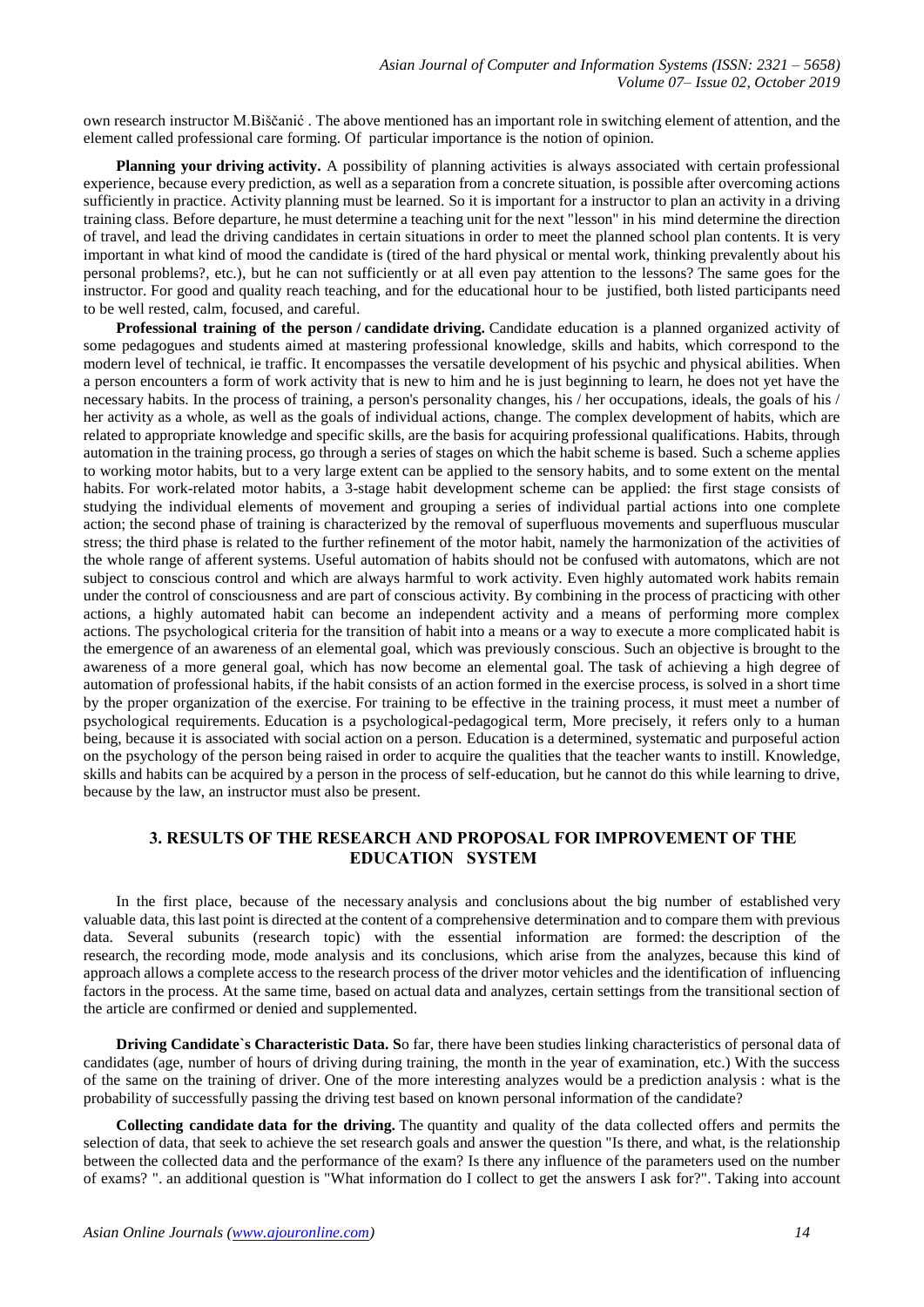the existing limitations, the aim of the research was to determine the adequacy of the following candidate data: year of age, gender, duration of school, the month of the year when the exam is taken, number of driving hours during training, which candidate passed the exam (6 parts of personal data). Author of research and mentioned the graduate work, as a graduate of the University of Zagreb, was a member of the AMD university, where they used the above information. A sample of multiple driving years, 1972 to 1975 (larger sample, longer study period , possibility of analysis and individual years of training) was selected for analysis, rather than a minimum sample of 1 year. In the four years covered by the driving the basic data for the 61 candidates are determined, but because of the extensive data, the sample containing 34 candidates is presented, with their data in **Table 1.** . Later, the analysis taken in 1975, with 11 candidates (male 7, female 4). The codes are: M / M -Male sex, f / f - f female sex, age / age - expressed in years (lower limit of majority at 18 years old), school duration expressed by the months of training, a month in the year of examination, for example, mark 4 means the month of April, driving hours during the training (the minimum number is 30 hours of driving, according to the Law), - who passes the exam / ordinal number of exams, for example mark 1 means the candidate takes the exam for the first time (6 personal data or metrics ). With data from the documentation / dead memory, useful were the data obtained from the candidate on the basis of the polling for the previously mentioned 11 candidates / men and women, who are just going through the process of the driving training.

**Analysis of collected driving data.** To examine the correlation of the data collected for candidates used, first, a) to analyze the total and average results for each personal data / measurement for both sample sizes, presented with  $n = 34$  and total with  $n = 61$ . Then, 2 statistical analysis methods were performed, namely: b) calculation of linear coefficients of sample correlations, c ) testing of the Ho:  $\rho = 0$  hypothesis. Details of the analysis are:

a) analysis of total and average results for each personal data / metric for both sample sizes:

(1) with the number of male and female candidates in the sample, for the sample given with  $n = 34$ the total sample size data were entered for each measurement size and then average values (decimal and rounded to integers) were calculated for each measurement size,

(2) with the number of male and female candidates in the sample, for the sample given with  $n = 61$ the total sample size data were entered for each measurement size and then average values (decimal and rounded to integers) were calculated for each measurement size,

(3) a comparison of the results of both samples shows the following:

(a) some **average** results in both samples **do not differ significantly** (they differ by chance)

for each measuring size, as follows: driving time from 37 to 38 hours (the Traffic Law stipulates at least 30 hours); education takes place mostly during the summer, from April to August (employees and candidates use leave before the annual break or vacation?), most notably in June; the sequence number is 2, so the exam is usually passed in the second; the age / age of the candidate is about 28 years ,

(b) some results are **significant** (not coincidental) between samples): duration of education in presented, smaller sample is about 4 months, while for the total sample it is about half of the duration, ie 2 months; the number of male candidates in both samples is bigger three times or more than the number of female candidates;

b) **calculation of linear correlation coefficients of sample r**: linear correlation coefficient calculates binding strength between two independent random variables, each variable may contain a string of values. A review of the recorded data shows that the **law of stochastic correlation of random variables applies (** one value of the first random variable corresponds to more values of the second random variable. The most interesting to explore is the impact of the random variable **number of the examination,** which is thus designated as a **dependent variable**, while the **other five have to be the independent variable.** the available data are first grouped and later analyzed according to two aspects: (a ) the aforementioned **sample of 69 candidates**, randomly selected from each year in the period 1972 to 1975, (b) the sample consists of, from the initially selected 50 in the period 1972 to 1975, all candidates who are first access / ed exam and passed it. F**or both views** are performed analysis specifically for males, especially for females. The processing was performed on an electronic computer. The analysis of the samples shows the following and eating:

- over the years, both male and female candidates who come to training all are older, where the age of female candidates increased from age of male candidates,

- the average duration of school / school months is lower for male candidates than for female candidates. Testing the dependence between age and length of school / school months showed that in male candidates there is a significantly larger probability of prediction of the regular number of exam passing than in female candidates (with male candidates that bond is stronger compared to female candidates). Generally, it is increasingly unlikely that predictions of the number of courses in both groups are decreasing (the correlation is decreasing ).

**Table 1** .: Driving Education Candidates Data in Year 1975.

| Ordinal<br>Number<br>of | Candidates/<br>number | Sex<br>$M-W$ | Attained/<br>Reached age/ | Duration<br>οt<br>Education/<br>months | Ordinal<br>for<br>number<br>Month in Year | Duration<br>of Driving/ | Ordinal<br>number<br>of Exam- |
|-------------------------|-----------------------|--------------|---------------------------|----------------------------------------|-------------------------------------------|-------------------------|-------------------------------|
|-------------------------|-----------------------|--------------|---------------------------|----------------------------------------|-------------------------------------------|-------------------------|-------------------------------|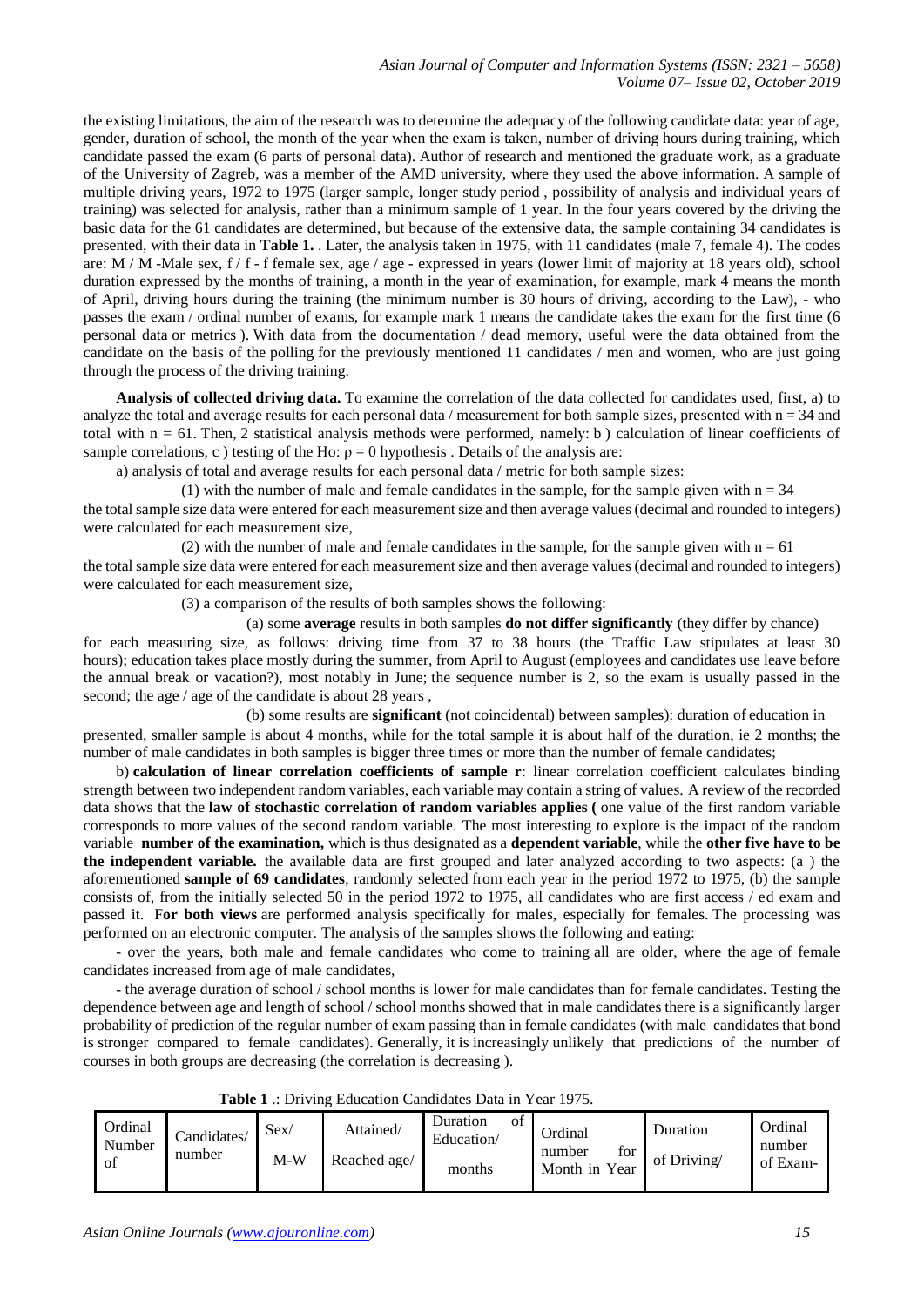*Asian Journal of Computer and Information Systems (ISSN: 2321 – 5658) Volume 07– Issue 02, October 2019*

| Candi-          |                   |                       | years           |                         | of Education/    |                 | $\text{Ination}/% \mathcal{N}=\left( \left\langle \phi_{i}\right\rangle \left\langle \phi_{i}\right\rangle \right)$ |
|-----------------|-------------------|-----------------------|-----------------|-------------------------|------------------|-----------------|---------------------------------------------------------------------------------------------------------------------|
| $\text{dates}$  |                   |                       |                 |                         | number           | hours           |                                                                                                                     |
|                 |                   |                       |                 |                         |                  |                 | number                                                                                                              |
| $01\,$          | 7/230             | $\mathbf M$           | $18\,$          | $\overline{3}$          | 8.               | 30              | $1.$                                                                                                                |
| $\overline{02}$ | 5/169             | $\overline{\text{W}}$ | $\overline{35}$ | $\overline{3}$          | 7.               | 36              | $\overline{1}$ .                                                                                                    |
| 03              | 6/232             | $\mathbf W$           | $\overline{35}$ | $\overline{3}$          | $\overline{8}$ . | $\overline{35}$ | $1. \,$                                                                                                             |
| 04              | 5/132             | $\overline{\text{W}}$ | 26              | $\overline{4}$          | 8.               | 33              | $\overline{1}$ .                                                                                                    |
| 05              | 4/100             | $\mathbf M$           | 34              | $\overline{4}$          | $\overline{8}$ . | $41\,$          | 2.                                                                                                                  |
| $\overline{06}$ | 1/19              | $\mathbf M$           | 34              | $8\,$                   | 8.               | 52              | $\overline{4}$ .                                                                                                    |
| 07              | 6/173             | $\mathbf M$           | 19              | $\overline{3}$          | 8.               | 31              | 1.                                                                                                                  |
| $\overline{08}$ | 5/161             | $\overline{\text{W}}$ | 23              | $\overline{4}$          | 6.               | 38              | $\overline{2}$ .                                                                                                    |
| $09\,$          | 6/177             | $\mathbf W$           | 27              | $\sqrt{2}$              | $\overline{7}$ . | $\overline{56}$ | 4.                                                                                                                  |
| $10\,$          | $\frac{1}{30}$    | $\mathbf M$           | $\overline{25}$ | $\overline{7}$          | 7.               | 34              | $\overline{2}$ .                                                                                                    |
| $11\,$          | $\overline{3/89}$ | $\mathbf M$           | $24\,$          | $\overline{\mathbf{3}}$ | 7.               | 36              | 2.                                                                                                                  |
| $\overline{12}$ | 6/200             | $\overline{\text{W}}$ | 31              | $\overline{2}$          | 7.               | 34              | $\overline{1}$ .                                                                                                    |
| 13              | $1/22$            | $\mathbf W$           | $\overline{30}$ | $\overline{7}$          | $\overline{7}$ . | $41\,$          | 2.                                                                                                                  |
| 14              | 2/57              | $\mathbf M$           | 35              | $\overline{6}$          | $\overline{7}$   | 48              | 4.                                                                                                                  |
| 15              | 6/184             | $\mathbf M$           | 39              | $\sqrt{2}$              | 7.               | $30\,$          | 1.                                                                                                                  |
| 16              | 5/139             | $\mathbf M$           | 25              | $\overline{2}$          | 7.               | 33              | $\overline{1}$ .                                                                                                    |
| $17\,$          | 2/41              | $\mathbf M$           | 22              | $\overline{5}$          | 7.               | 30              | $\,1\,$                                                                                                             |
| 18              | 6/172             | M                     | $22\,$          | $\overline{2}$          | 7.               | $\overline{31}$ | $1. \,$                                                                                                             |
| 19              | 1/4               | M                     | $22\,$          | $\overline{4}$          | 4.               | $41\,$          | 2.                                                                                                                  |
| $20\,$          | 1/27              | $\mathbf M$           | $22\,$          | $\overline{4}$          | 4.               | 37              | 2.                                                                                                                  |
| 21              | 2/43              | M                     | 18              | $\overline{2}$          | 4.               | 30              | 1.                                                                                                                  |
| 22              | 1/5               | $\overline{M}$        | 38              | $\overline{4}$          | 4.               | 39              | $\overline{2}$ .                                                                                                    |
| 23              | $\rm{I}/28$       | $\mathbf M$           | $38\,$          | $\overline{4}$          | 4.               | 36              | 2.                                                                                                                  |
| $24\,$          | $\frac{3}{78}$    | $\mathbf M$           | $\overline{25}$ | $\overline{2}$          | $\overline{4}$ . | $\overline{30}$ | $\overline{1}$ .                                                                                                    |
| 25              | $3/85$            | M                     | $\overline{34}$ | $\overline{3}$          | 6.               | 36              | 2.                                                                                                                  |
| 26              | 8/38              | $\overline{\text{M}}$ | 36              | $\overline{5}$          | 6.               | 47              | $\overline{2}$ .                                                                                                    |
| 27              | 2/32              | $\mathbf M$           | 21              | $\overline{4}$          | 6.               | 36              | 2.                                                                                                                  |
| $28\,$          | 4/98              | $\mathbf M$           | $\overline{43}$ | $\overline{3}$          | 6.               | $\overline{30}$ | $\overline{1}$ .                                                                                                    |
| 29              | $3/65$            | $\mathbf M$           | 21              | $\overline{3}$          | 6.               | 41              | $1.$                                                                                                                |
| $\overline{30}$ | $5/129$           | $\overline{\text{M}}$ | 19              | $\overline{2}$          | 6.               | 41              | $\overline{1}$ .                                                                                                    |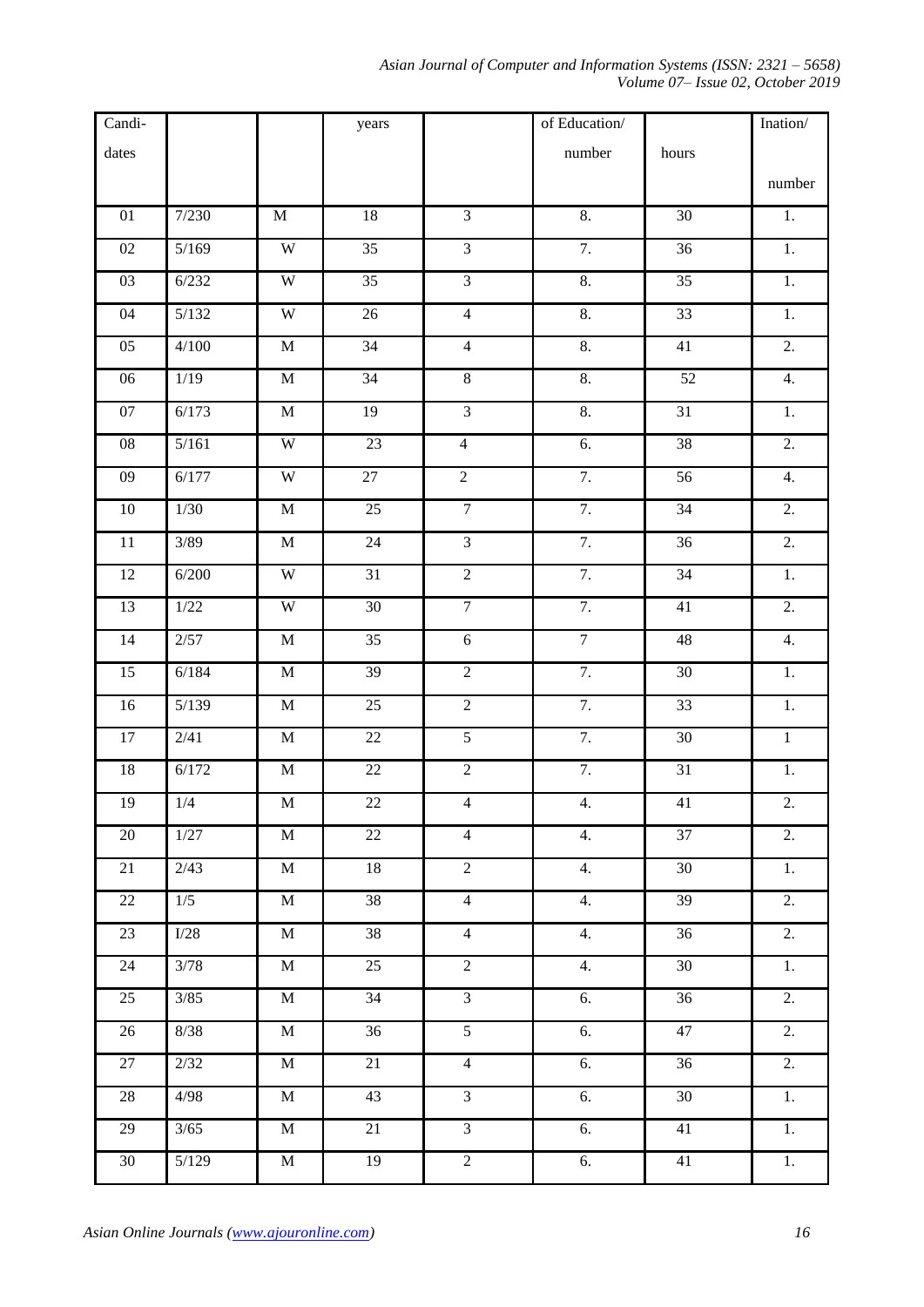| 31             | 1/6                               | Ž | 23        | 6              | 6.     | 74        |        |
|----------------|-----------------------------------|---|-----------|----------------|--------|-----------|--------|
| 32             | 5/183                             | M | 18        | 4              | 8.     | 31        |        |
| 33             | 1/8                               | Ž | 38        | $\overline{4}$ | 6.     | 46        | 2.     |
| 34             | 5/105                             | M | 18        | 2              | 60.    | 30        | 2.     |
| $n = 34$       | M 25 Cumulative<br>W 9<br>Average |   | 24        | 34             | 34     | 34        | 34     |
|                |                                   |   | 28,3 (28) | 3,6(4)         | 4,8(5) | 37,4(37)  | 1,7(2) |
| $n=61$         | M 22 Cumulative                   |   | 61        | 61             | 61     | 61        | 61     |
| W 5<br>Average |                                   |   | 27,6 (28) | 1,8(2)         | 5,9(6) | 37,5 (38) | 1,8(2) |

- the period of 1972 to 1975, the drop down trend for number of the examination passing of the male and female candidates. The average number of exams is mostly higher for female candidates than of male candidates in the period from 1972 to 1974, except for the year of 1975,

- average number of driving hours is steadily higher in female candidates than in male candidates. At the same time, the age and hours of driving show a stronger bond for men than for women.

- the link between the age and all other variables (duration of school / months of school, driving hours, number of courses) is constantly stronger for male candidates than for female candidates,

- for all male and female candidates, there is a declining trend of correlation among all random variables, with an averagely stronger correlation between the same variables in males than in females,

**c) testing the Ho hypothesis:**  $\rho = 0$ . The linear correlation coefficient is a random variable defined on samples

size **n**. It is necessary to examine whether the existing or calculated **r** belongs to the correlation coefficient **ρ of the** twodimensional normal distribution  $N(\mu$ - expectation,  $\sigma^2$ -variant), to which **r** also belongs. The similarity of the comparison of the arithmetic mean of the sample **x** with μ-expectation of the two-dimensional normal distribution **N**.

Theorem: If the basic two-dimensional set is a normal distribution with  $\rho = 0$ , then a random variable in the ttest ,

t = r \* 
$$
\{\sqrt{\qquad} (n-2) \qquad / \sqrt{\ }
$$
  
(1).

distributed according to the law of the Student's t-distribution with degree of freedom  $\mathbf{k} = \mathbf{n} - 2$  (Student's t-distribution exists up to k = 30, and if k is greater than 30, it is replaced by the unit normal distribution N<sub>1</sub> ( $\mu$  = 0,  $\sigma$  = 1) with a random variable **u** ).

Application: Only the linear correlation relationship is known about the stochastic relationship of random variables x and y. The following two hypotheses are tested on the basis of the sample with **n** and **r** :

| Ho: $ρ = 0$ (The null or initial hypothesis) |         |
|----------------------------------------------|---------|
| $H_1 \rho \neq 0$ first hypothesis)          | $(3)$ . |

Conclusion: testing the random variable **t of** Student's t-distribution is performed by t-test and if the random variable **t** lies in the range of random values of the t-distribution, and **r** must not be significantly different from 0, which means that it is true and acceptable Ho.

Example 1. For a sample of  $n = 50$  pairs,  $r = -0.74$ . Can we conclude from the above sample that there is a linear correlation between the variables x and y?

 Solution: by the known procedure and by including it in the known expression (1), where **t is a** random variable and has value

$$
\sqrt{(50-2)}
$$
 6,928  
te (-0,74)\* 10,26= -7,5924, or -7,6. (4).  

$$
\sqrt{(1-(-0,74)^2)}
$$
 0,678

As  $SS = n-2 = 50-2 = 48$ , it is interpreted by using the unit neutral s distribution N<sub>1</sub>. Since **t** is very large, so is **r** different from 0 and significantly deviates from 0 and is worth  $\rho \neq 0$ . It is necessary to choose H<sub>1</sub> and choose a stochastic dependence between x and y.

The data and z of the study were used to test  $\rho = 0$  (choice Ho) and  $\rho \neq 0$ . (choice H<sub>i</sub>) and obtained data in **Table 2.** 

 $(1 - r)$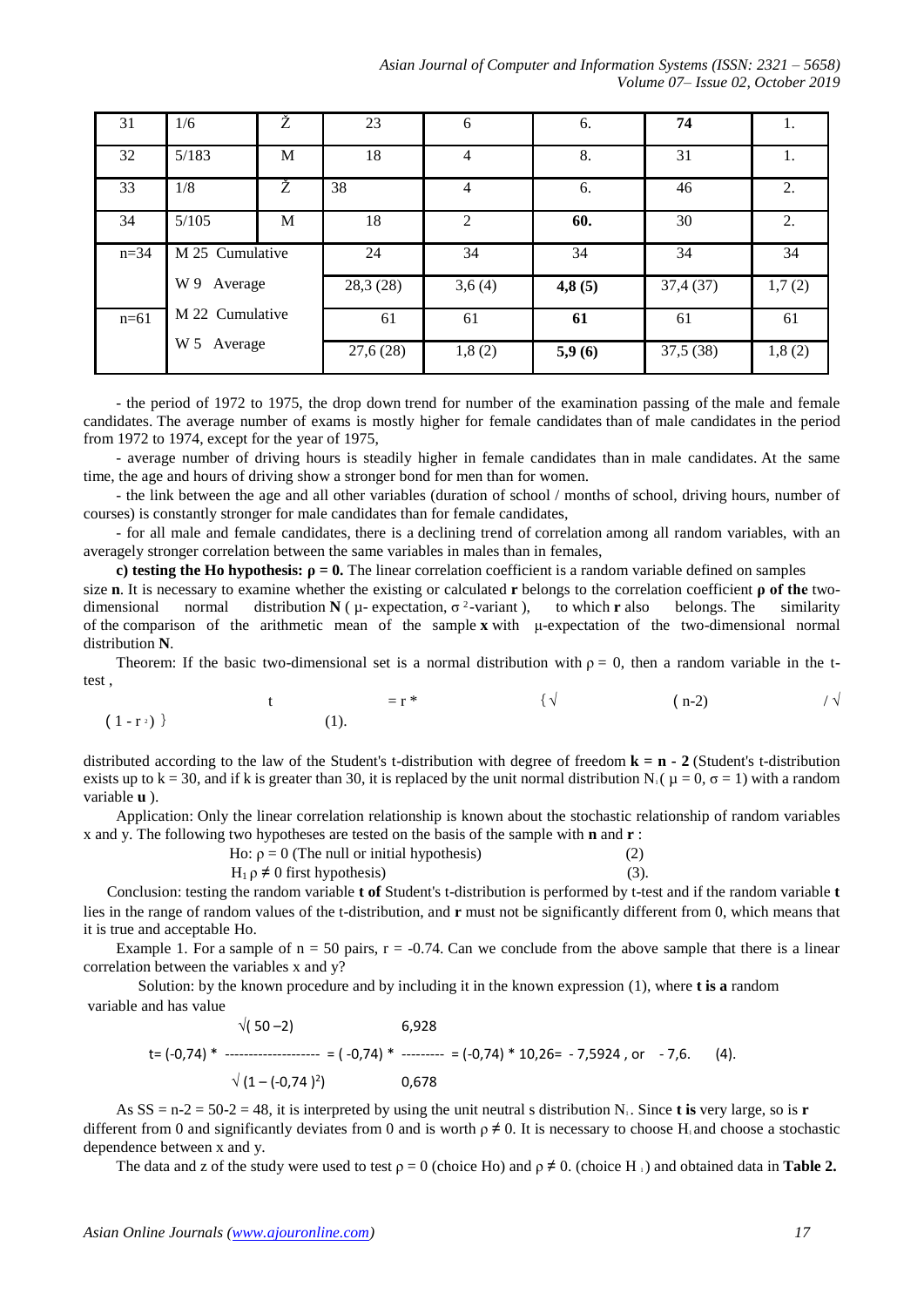| <b>Physical Quantity/ Variables</b> | 1973. |                | 1974. |                | 1975. |       | 1972 - 1975     |       |
|-------------------------------------|-------|----------------|-------|----------------|-------|-------|-----------------|-------|
|                                     |       |                |       |                |       |       | (1st time exam) |       |
| <b>Sex</b>                          | M     | W              | M     | W              | M     | W     | M               | W     |
| Sample Sizing n                     | 45    | 45             | 45    | 45             | 45    | 15    | 45              | 41    |
| Degree of Freedom k=n-2             | 43    | 43             | 43    | 43             | 43    | 13    | 43              | 39    |
| Parameter $t=2$ , $t^2=4$           | 4     | $\overline{4}$ | 4     | $\overline{4}$ | 4     | 4     | $\overline{4}$  | 4     |
| Coefficient of Correlation r        | 0,290 | 0,290          | 0,290 | 0,290          | 0,290 | 0,489 | 0,290           | 0,303 |
| Selected hypothesis $\alpha=0.05$   | $H_1$ | $H_1$          | $H_1$ | $H_1$          | $H_1$ | $H_0$ | $H_1$           | $H_1$ |
| Selected hypothesis $\alpha=0.01$   | $H_0$ | $H_0$          | $H_0$ | $H_0$          | $H_0$ | $H_0$ | $H_0$           | $H_0$ |

**Table 2** .: Testing of hypothesis for investigation data from Table 1.

The conclusions of this point are:

- at the beginning, there is no comprehensive proposal of a better process of education, but are given only selected partial components, which could only after further concrete research provide solutions.

- the analysis is conducted of the influence of other factors or random variables to random variable number of the laying, separately for male candidates, separately for women candidates,

- the analysis was carried out for all the candidates from 1972 to 1975 on a sample of certain size **n,** and in particular for the candidates who, for the first time, passed the examination and passed the examination,

- performed analysis was calculated through **r** calculation and testing of ρ ,

- the following results were obtained :

- with a probability of an error of the first alpha type = 0.05 (5%). Ho ( $r = \rho = 0$ ) was obtained in 1972, for male candidates and for female candidates, and in 1975 for female candidates,

- with the probability of an error of the second type alpha = 0, 01 (1%) obtains Ho ( $r = \rho = 0$ ) for all male candidates and all female candidates, as well as for those who are / will take the exam for the first time, both for male candidates and for women candidates.

### **4. AKNOWLEDGEMENT**

These articles are in memoriam to late B.Sc.Mech.Eng. Marijan Biščanić (during his own making of a thesis he was a graduate, and after that he became a B.Sc.Mech.Eng. at the Faculty of Mechanical Engineering and Naval Architecture of the University of Zagreb, Croatia) in reference [1], never after and nowhere published, exhibited and prepared these rich and worthy theoretical hypothesis of investigation given in personal car driver education, in this, probably, unique in this space and wider, but with special approaches. This also was a very good background for elaborating, processing and editing that subject and belonging content. We are thanking to prof. Ph.D. Dragutin Mikšić for multiple years of collaboration with the first author of this article and for using one of his part context / content about ergonomics from his textbook / manual with the title "Introduction to Ergonomics", reference [2] , too.

#### **5. REFERENCES**

- [1] Biščanić, M.: Ergonomic Features in the Training of Driving a Car, Graduate Thesis at the Faculty of Mechanical Engineering and Naval Architecture - Zagreb, University of Zagreb , Zagreb, 1975, Croatia
- [2] Mikšić, D.: Introduction to Ergonomics, University of Zagreb, Faculty of Mechanical Engineering and Naval Architecture - Zagreb, Zagreb 1997, Croatia
- [3] Djurašević, A.: Production Improvement-Part I, Liber University Press, Zagreb, 1970, Croatia
- [4] Murell, K.F.N.: Ergonomics, Chapman and Hall, London 1965,
- [5] McCormick, E.J.: Human Factors Engineering, McGraw-Hill Cmpany, New York 1970.
- [6] Mellerowicz, H.: Ergometric, Urban and Schwarzen Herg, Munich Berlin 1962,
- [7] Davies, C.T.M., Barnes, C.: Ergonomics, 1 (1972,), 3 to 14
- [8] Schmidtke, H.: Ergonomie I, Carl Hanser Verlag, Munich, 1973, p. 5
- [9] Schreuder, S.: Moderne Arbeitwissenschaft fur die Fabrik der Zukunft, in: Hackstein, R. (et al.):